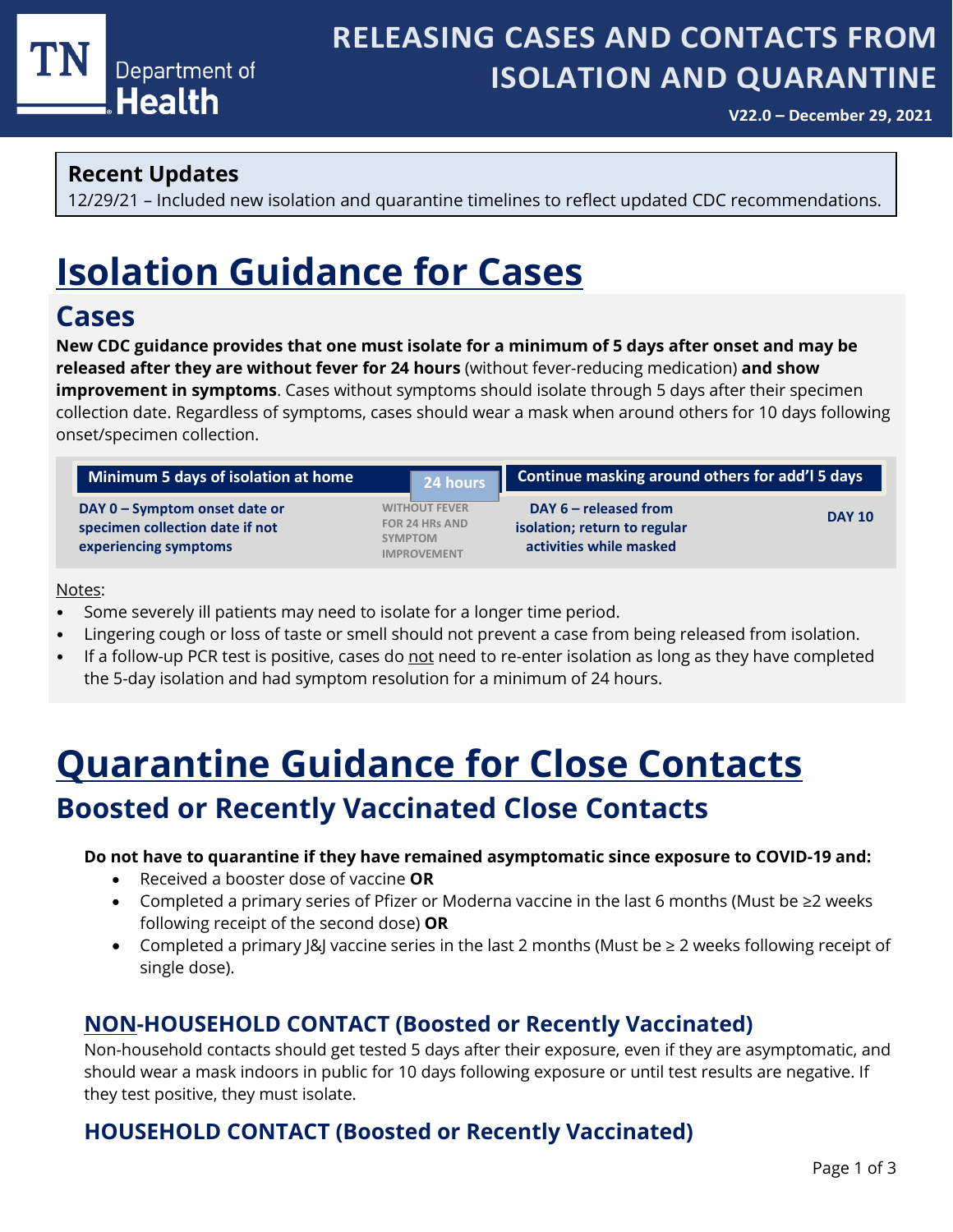A household contact is an individual who shares any living spaces with a case, including bedrooms, bathrooms, living rooms, kitchens, etc.

- If the contact can separate from the case within the home, then they can follow the non-household guidance. To separate, the case 1) should never be in the same room as household members 2) should not share plates, cups, dishes, or phones with household members 3) should have their own bathroom (or conduct daily bathroom cleaning).
- If the contact cannot separate from the case in the home, they should get tested 5 days after initial exposure to the case and again 5 days after the end of the case's isolation. The contact should wear a mask indoors in public for 10 days following last exposure or until test results are negative. If they test positive, they must isolate.

# **Non-boosted or Unvaccinated Close Contacts**

#### **Should quarantine after exposure to a COVID-19 case if they:**

- Are unvaccinated **OR**
- Completed the primary series of Pfizer or Moderna vaccine over 6 months ago and are not boosted **OR**
- Completed the primary series of  $|&$ ] over 2 months ago and are not boosted

If symptoms develop, close contacts must isolate and be tested for COVID-19. Close contacts should quarantine regardless of whether the case was symptomatic. Exposure includes contact with a case during the time period beginning two days prior to case's symptom onset (or specimen collection date if case never experiences symptoms) through the end of the case's isolation period.

## **NON-HOUSEHOLD CONTACT (Non-boosted or unvaccinated)**

TDH and CDC recommend a 5-day quarantine at home. Contacts should get tested on day 5. After that, contacts should self-monitor for symptoms and continue to wear a mask around others for 5 additional days. If symptoms develop, contacts must isolate and get tested.

| 5 days quarantine at home |         | 5 days masking while around others                                            |                                        |  |
|---------------------------|---------|-------------------------------------------------------------------------------|----------------------------------------|--|
| DAY 0 – Contact<br>begins |         | DAY 5 – Get tested. If $w/o$ symptoms or<br>negative result, return to normal | <b>DAY 10</b><br><b>Complete self-</b> |  |
| quarantine                | others. | activities. Wear a mask when around                                           | monitoring for<br>symptoms.            |  |

#### **HOUSEHOLD CONTACT (Non-boosted or unvaccinated)**

A household contact is an individual who shares any living spaces with a case. This includes bedrooms, bathrooms, living rooms, kitchens, etc. Household contacts should be quarantined after exposure to a case.

**Quarantine start:** Household contacts should quarantine as long as they are exposed to the case, and for a 5-day period beyond their last exposure.

• If the contact can separate from the case within the home, then they are no longer considered exposed. To separate, the case 1) should never be in the same room as household members 2) should not share plates, cups, dishes, or phones with household members 3) should have their own bathroom (or conduct daily bathroom cleaning).